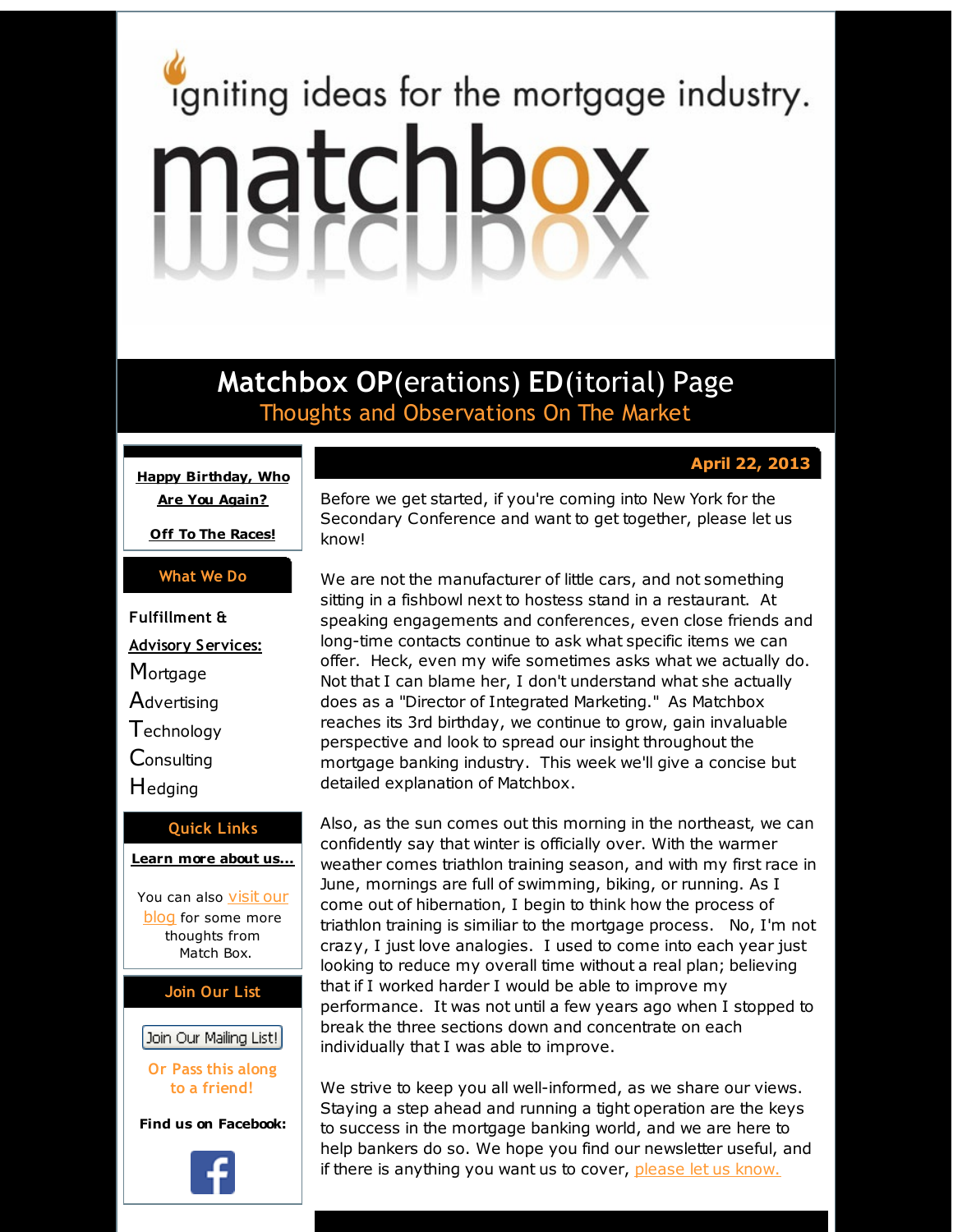#### **Happy Birthday, Who Are You Again?**

Most people know we can build out a pretty deep LOS customization, implementations and integrations, but what else? What are we? What do we offer? In the general sense, we're an aide, coach, counselor, and confidant to mortgage bankers. We are an ear to what you may be struggling with and will provide realistic, easy to understand and implement solutions. We either work directly with or for our clients in implementing and training or if it falls outside our core expertise, we will make the appropriate introductions. We break through the walls that have been constant struggles for years. We almost never provide advice or analysis without the action plan to execute upon our recommendations. What kind of aide, coach our counselor would we be then?

Our experiences have allowed us to know, first-hand, the pain points that lenders are facing and our goal is to assist them in avoiding the ever-present pitfalls and alleviating concerns. We are a bit weird in that we really like mortgage operations; who really likes operations? None of us come from a sales background so we feel our value has always been to drive profitability from the Operations side and we feel there is great opportunity to do so. How do we maximize net revenue and profitability through processes and execution? It's a challenge we welcome! But ok, what does Matchbox actually do?

-Need to implement a hedging platform but only have a basic lock desk?

-Need an independent 3rd party to convince your board of directors to launch a hedging platform, with easy to understand language?

-Is your Secondary execution and operational protocols allowing you to maximize your mandatory delivery spreads?

-Has your compare ratio been rising and need detailed insight as to forecasting, trending outliers and a go-forward action plan? Investors and warehouse providers and HUD is on alert as the numbers limb to 150.

-Are you looking to become Fannie, Ginnie, Freddie approved but not sure where to start and can't seem to complete the applications?

-Are you recently agency approved but not sure how to move forward, efficiently and effectively? Asking yourself the 'What Now' question?

-Are you struggling with pricing, margins, PPE's, and volume?

-Do you have the sense that certain departments are inefficient and possibly run off manual checklists, excel spreadsheets, or note pads?

-Need to go paperless but struggling with an efficient set-up structure?

-Not sure you are using your LOS appropriately and efficiently?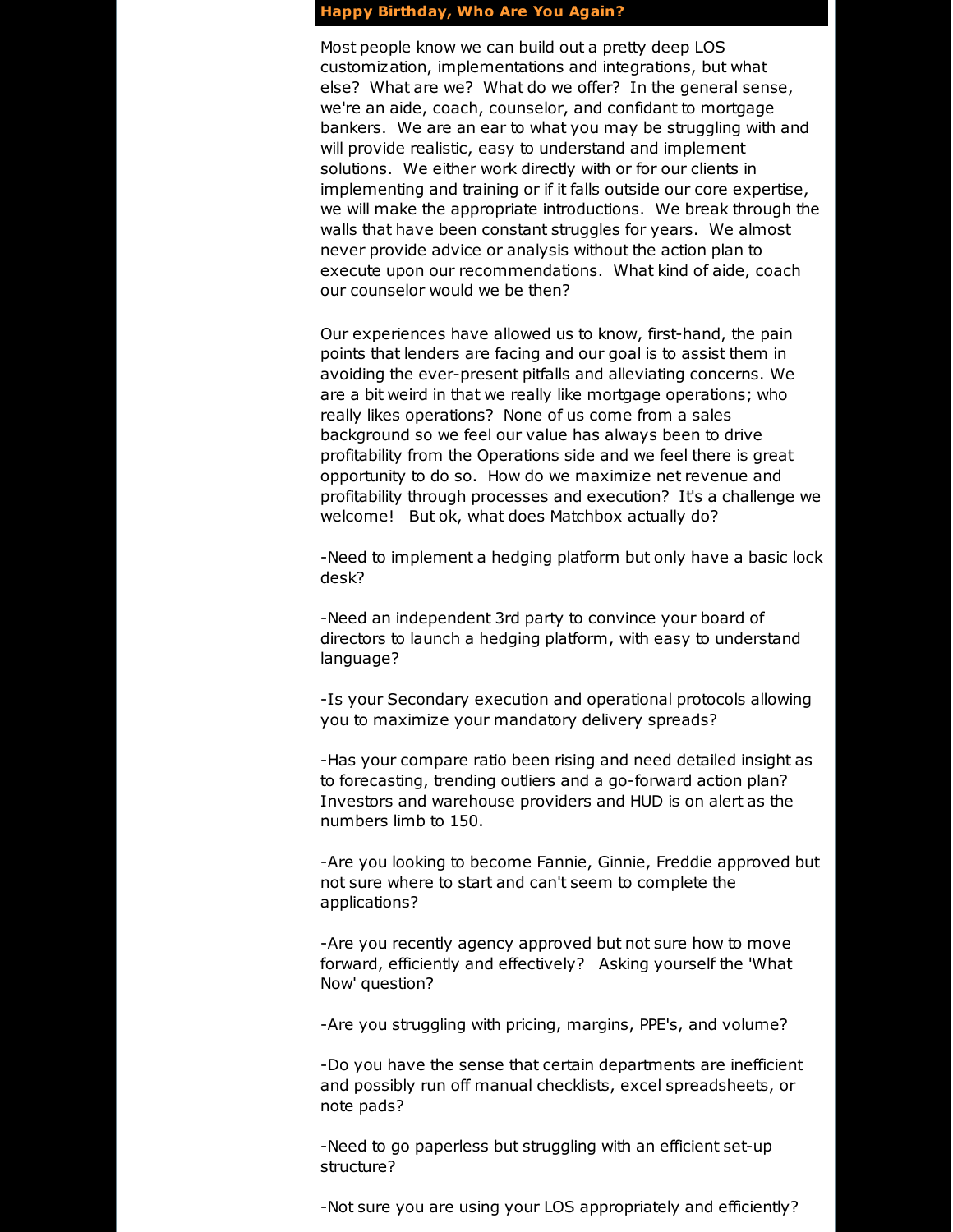Need a check-up?

-Are you looking for more out of your LOS and still using spreadsheets to manage departmental workflows?

-Are you unsure if your LOS data is reliable or even able to gather the data you are looking to report on and analysis? Or not even sure what data would be helpful to better understand the pipelines?

There's much more but we sure hope this provides additional perspective.

In the simplest sense, if someone in management drives home with many questions and not many answers; Matchbox can help. Or if management has a 'To Do' list of projects that they cannot seem to address with current personnel and the day-to-day drama; Matchbox can help.

#### **On Your Mark, Get Set....**

Like the mortgage process, completing a triathlon has many interdependent pieces. Many companies ask us how to cut the number of days loans are in the pipeline, or their overall process by XX number of days, or how to scale and be able to handle increased volume with the same staff without breaking down their process into sections. As I was getting in a training run, my mind started to wonder and the analogy of training for a triathlon to the mortgage process came into my head. Sound Crazy? It probably is but I wanted to share.

#### **Stage I- The Swim: Sales/Origination Process**

Like triathletes, many bankers focus on this piece and look to drastically improve their performance metrics. It's a tough one as this is the stage with the largest external variables. For the swim it's the weather, more specifically, the current. Currents change with the time of day, month and weather patterns - and they're impossible to control. Sound familiar? Not much unlike Sales and Clients. They're unpredictable and even the best swimmer - or salesperson, will struggle against a rough current. Metrics here are hard to monitor, as this variable can wreak havoc on your numbers. But still, bankers must focus on this stage as it sets the pace to the rest of the race or marathon. Training and education will undoubtedly help performance. How do we approach swimming in rough currents and weather patterns? Applying the right strategy and approach will go a long way in preparing sales to be successful in the first leg, as they look to take a full application for fickle clients and submit a complete and accurate package to processing. And at the end of the day, if you perfect your sales process if you do not have a good fulfillment process, the benefits of a good swim/sale will go to waste.

## **Stage II- The Bike: Ops - Processing, Underwriting, Closing**

This is one area where bankers can use an external vehicle that can improve performance. The better the bike, the less energy used and the better the results. The external vehicle in the mortgage process is the Loan Origination System. This is the difference maker and could separate a lender from a perfectly equal competitor. The LOS and its capabilities provide the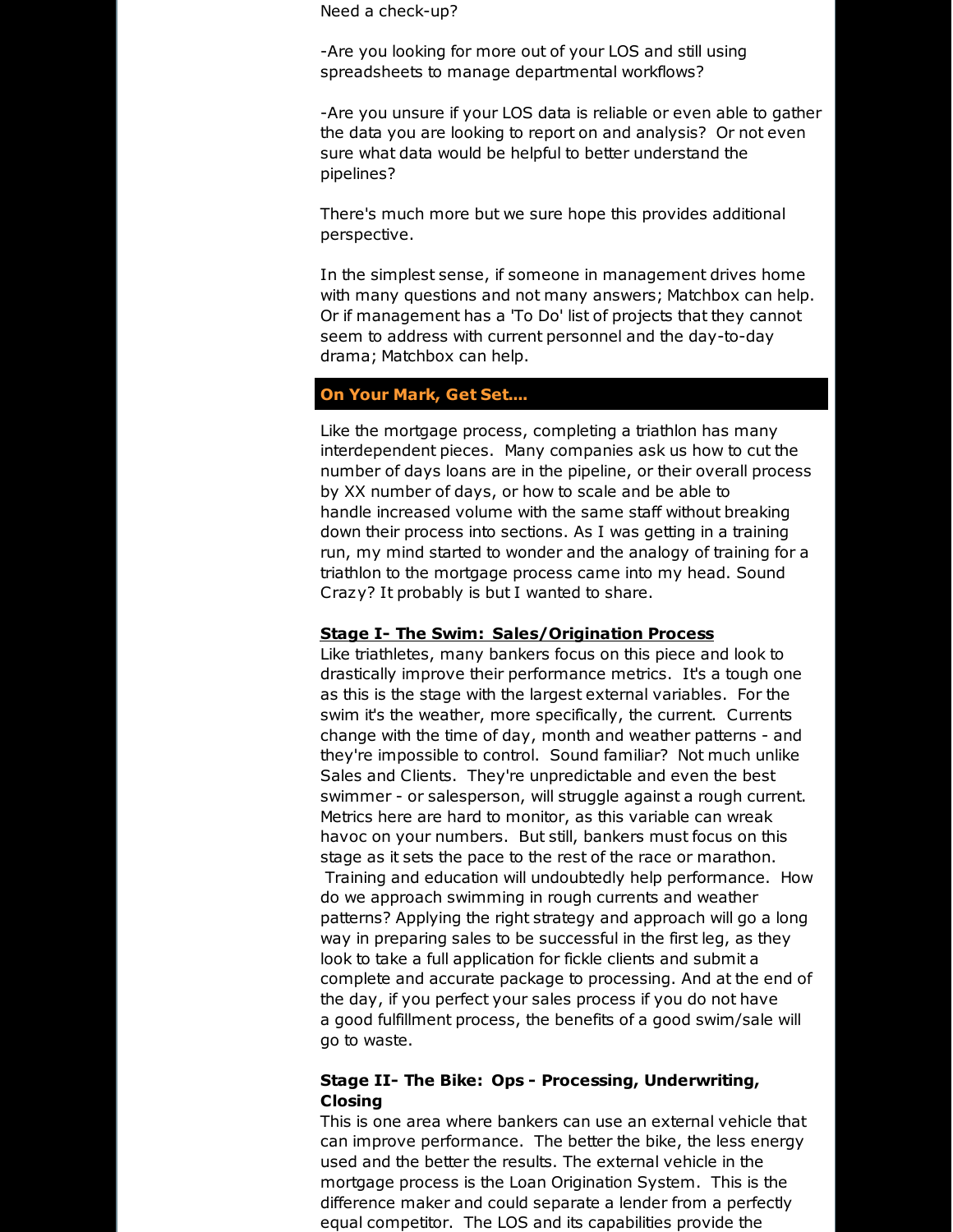foundation for the operational and compliance engine for the mortgage process.

As our readers know, we focus on efficient use of the LOS. It's not enough to have the right bike, the user must be training on how to maximize its functionality and take advantage of the options it offers. Over the past few years, we have seen some firms succeed and excel with beneficial use of their LOS and we have also seen others that have floundered with the same system offering. Again, it's not enough to just have the right equipment. Buying a great bike without the ability to ride it, is the same as buying a robust LOS and not investing the time and effort to make best use of it. A strong LOS build out allows firms to obtain the efficiency gains they are all looking for. Utilizing the systems strengths and making dramatic business changes (going paperless, eliminating manual checklists, building strong exception based reports, implementing business rules to ensure data accuracy and proper workflow) can, and will, separate one lender from many others in this market.

Lastly, compliance continues to be the underlying theme in all workflows these days. While no LOS can do the compliance for you, all of them can provide a good process for managing and reporting and how and when the compliance measures are being completed. If nothing else, we are all playing by the same rules and a good use of the LOS can make improve this process.

#### **Stage III- The Run: Post Closing**

Being that running is simple and able to be done so easily, (all you need is a pair of sneakers and an ipod) most do not put enough effort into this part of the race. People conclude that this will be the easiest part and will figure it out on race day. Take it from me, (I hate running) this is an area that can make or break you. Lenders can have a best in class Sales and Ops process but an inefficient or sloppy Post Closing department will bleed away net margins, profitability and liquidity. So much of the hard work will be taken for granted because running (Post Closing) is an after-thought. Post Closing is too often overlooked, maybe because they are the least vocal, but it is such an integral part of the origination process. The departments in Post Closing (Shipping, Insuring, Suspense, and Loan Purchase) all have critical roles in keeping the file flow moving along. They need to have good insight into loan details, understanding of investors requirements, and ability to utilize available resources to get their piece completed. They need to document their actions and have the tools to make them successful. In the race, these are seen as watering stations, where you have the ability to stop and get a drink in order to keep going - a terrible idea, this is not the time to take a break; it's time for one last final push. It all boils down to this last stage, so do not overlook this piece as many do. It can make or break success in the loan process and on race day.

#### **About Us:**

Matchbox is a collection of gritty industry veterans who decided to create a company aimed at helping mortgage companies ignite ideas that are outside the box to realize their true potential. We have years of real life, hands on experience in the business, and we want to offer our keen insight to others as they take on the challenges before them.